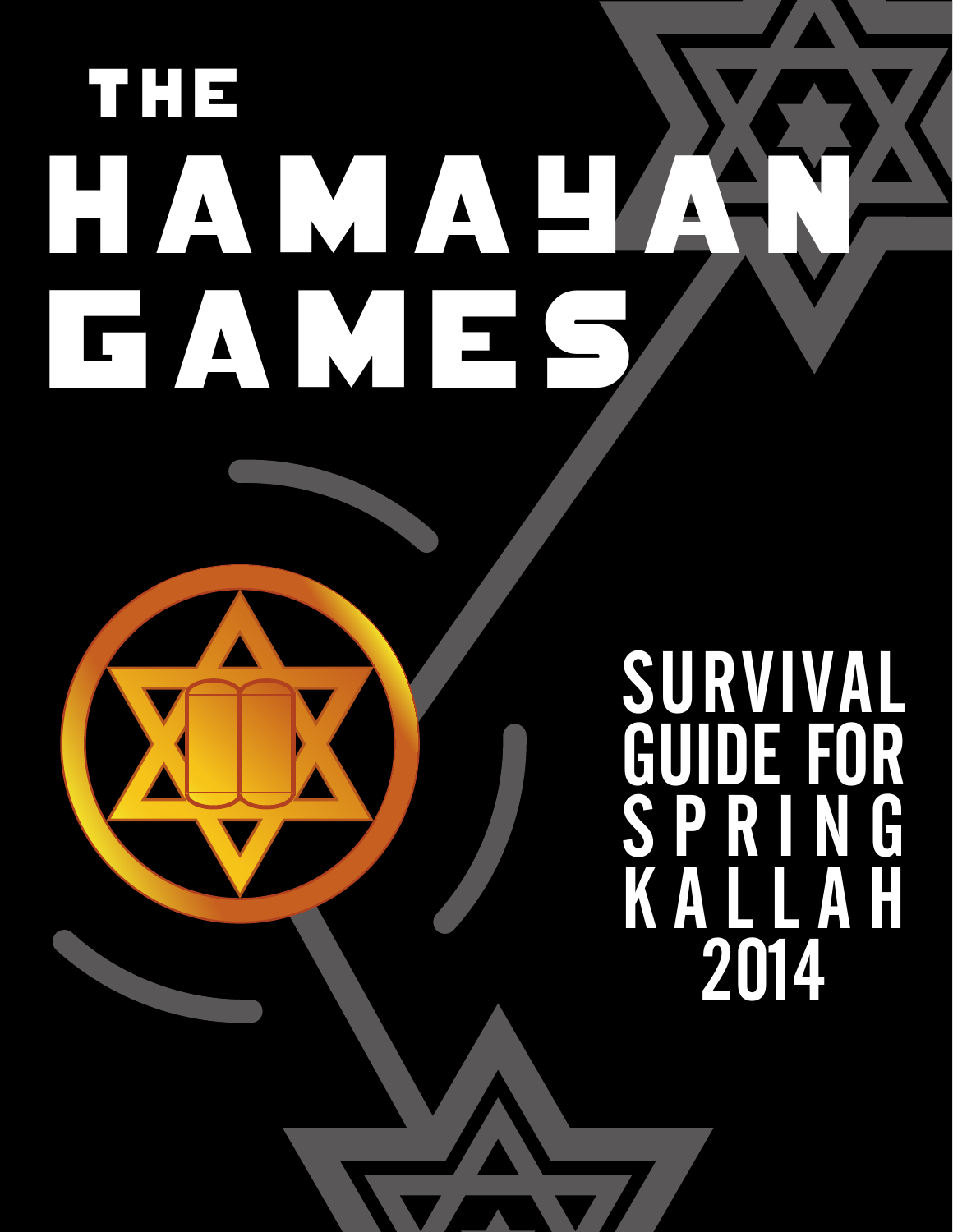# A Letter From Your Gamemakers

### Tributes,

**Thank you for volunteering for this year's games! We gamemakers have had a lot of fun preparing the activities and challenges you faced this weekend. This convention took months of planning but it was all worth it. From the games themselves to volunteering around El Paso we have wanted you to have the best experience ever. We have taken our task as gamemakers very seriously, except for the time that Brenda decided it would be funny to shoot Rachel out of the death cannons (#sorryimnotsorry). We hope you have enjoyed this year's games as much as we did planning them.**

**As always: may the odds be ever in your favor!** 

Rachel Kimmelman & Brenda Hamicha **Spring Kallah 2014 Gamemakers**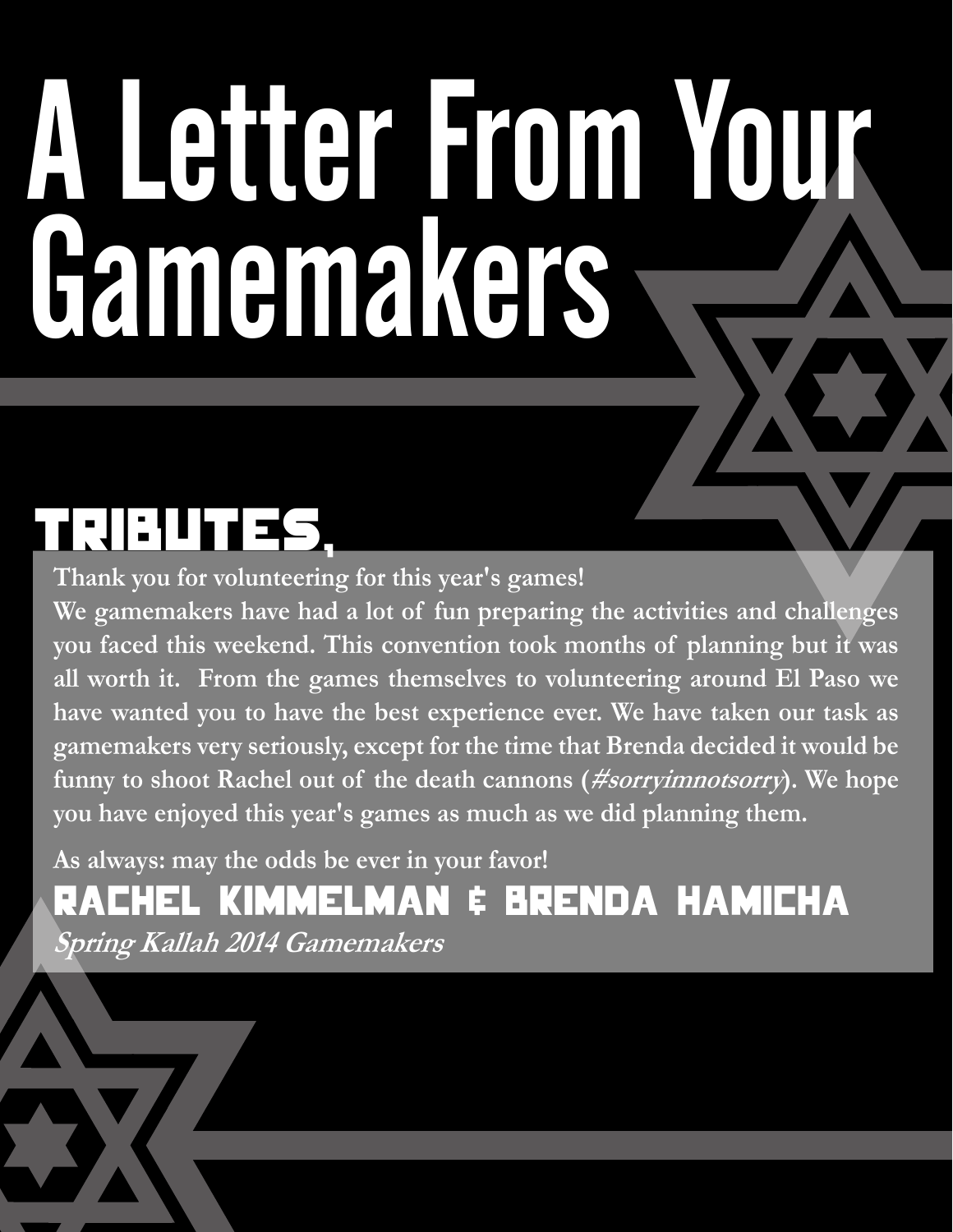# Find Edible Plants

**X H N C T B L L E N T I L S T K Y G N Q R C H D M O I S J H E A G R N Y A F H H G A P I I E A S A U F N X I T I G S O I N F I G I H J Y K K B R A Y S C H E T D P V I I A V R J N N E G O P E M R U F H W A U P L A T E N L T J G E A D N R M O U O Q M R P C B A A U R A S E R E W O L F I L U A C T S J O E P N B L L B E E A R T I C H O K E P D U S E I O P T H O A O A N S O S A E P W G C S A X C H I F M P I V C T G I J A R P P O T A T O P I N S R A P S E E N A A S E L H D O Q A A F C M I L O C C O R B R A M R A N U G M E L H J R H L U J L N S R T K V K O T L U G I C E L E R Y I A D Q K V I Z F L L X T B I E U T Q P P M W H L Y B G P Y S O U N Y O C N V O R D E X P S R U I P C O A U L K N K K S K D E L A C Z N E O X W Z X V X Y B H S I D A R J C Z** 

| <b>ARTICHOKE</b>   | <b>CHIVES</b>      | <b>PARSNIP</b> |
|--------------------|--------------------|----------------|
| <b>ARUGULA</b>     | <b>CUCUMBER</b>    | <b>PEAS</b>    |
| <b>ASPARAGUS</b>   | <b>EGGPLANT</b>    | <b>PEPPER</b>  |
| <b>BASIL</b>       | <b>GINGER</b>      | <b>POTATO</b>  |
| <b>BROCCOLI</b>    | <b>HORSERADISH</b> | <b>PUMPKIN</b> |
| <b>CABBAGE</b>     | <b>JALAPENO</b>    | <b>RADISH</b>  |
| <b>CARROTS</b>     | <b>LENTILS</b>     | <b>SPINACH</b> |
| <b>CAULIFLOWER</b> | <b>LETTUCE</b>     | <b>SQUASH</b>  |
| <b>CELERY</b>      | <b>MUSHROOMS</b>   | <b>TOMATO</b>  |
| <b>CHILI</b>       | <b>ONION</b>       | <b>TURNIP</b>  |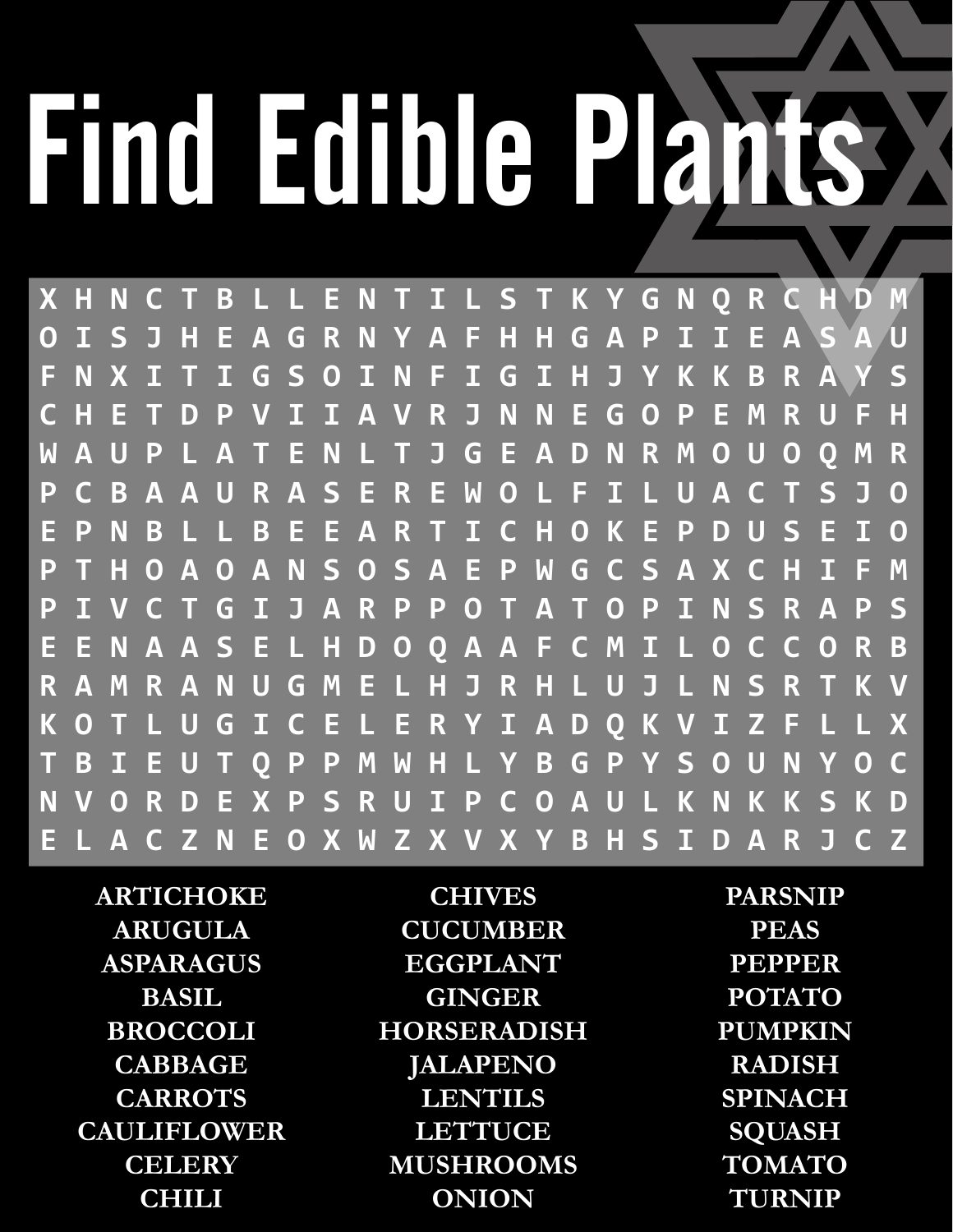# Escape the Cornucopia!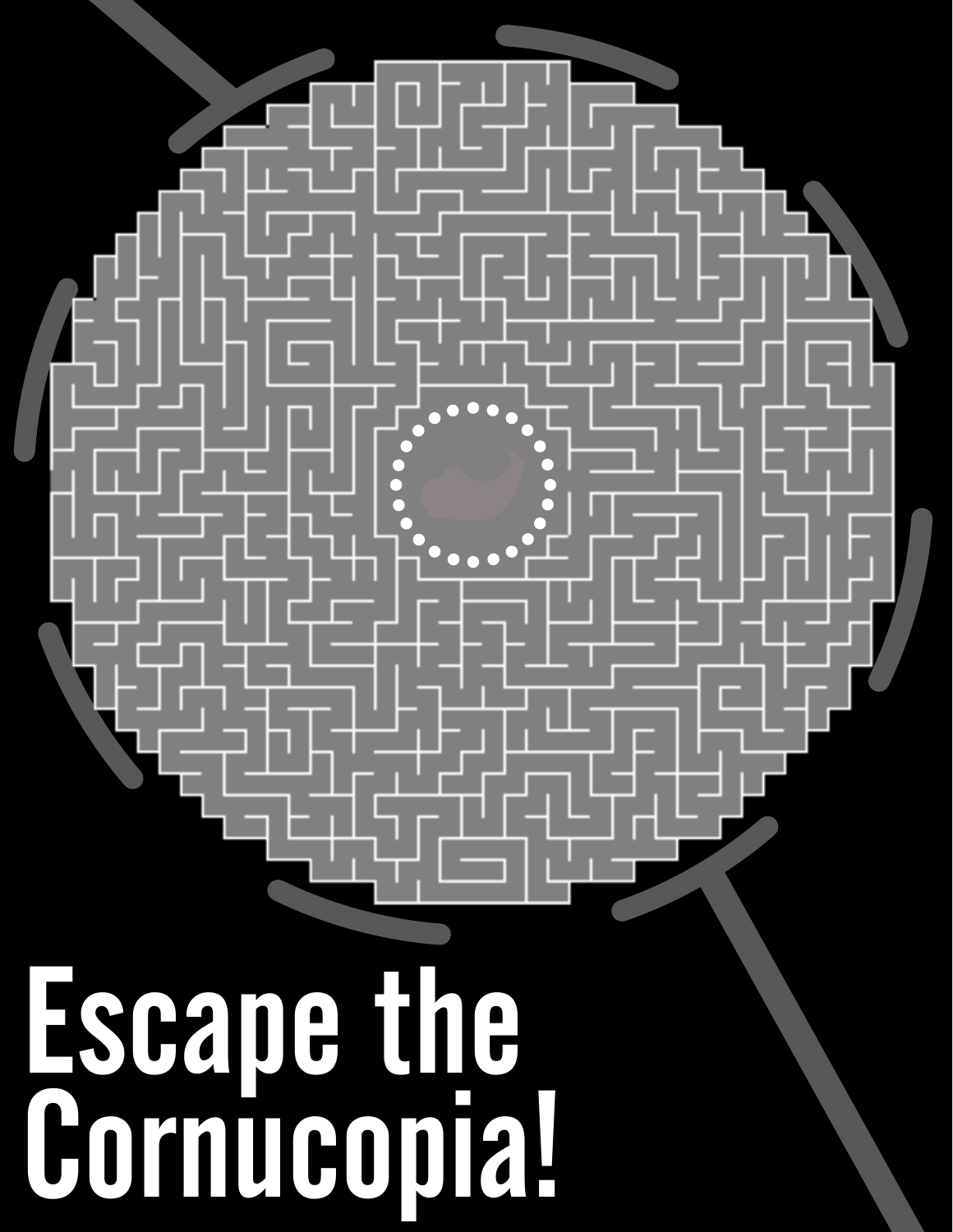

### **Across**

- **2. Katniss, the girl on \_\_\_\_\_\_\_**
- **3. Very attractive contestant in the 75th hunger games**
- **6. Katniss' weapon of choice**
- **7. Where the president lives**
- **8. District Twelve's black market**
- **12. President of Panem**
- **14. The symbol of rebellion**
- **15. A nasty hornet follows whomever disturbs its nest**
- **18. The boy with the bread**
- **19. A grouchy cat that doesn't like Katniss**
- **24. The old woman Finnick loves**
- **25. District number where Katniss lives**
- **27. \_\_\_\_\_\_\_\_ Fire, the name of the second Hunger Games book**
- **28. The shape of the arena in the 75th Hunger Games**
- **29. A creature created by the gamemakers**
- **30. Katniss' brilliant clothing designer**

### **Down**

**1. Panem's soldiers**

**4. Peeta and Katniss threaten to eat this at the end of the first game**

**5. A bird used by the capital to spy on enemies during the Rebellion**

- **9. Suzanne \_\_\_\_\_\_\_ author of the Hunger Games**
- **10. Katniss' friend during the Games**

**11. A rude term for Contestants from districts One and Two**

- **13. Finnick's favorite weapon**
- **15. "I volunteer as \_\_\_\_\_\_\_\_\_!"**
- **16. Also known as "the mockingjay"**
- **17. Katniss' trainer for the Hunger Games**
- **20. How many books are in the Hunger Games series?**
- **21. Katniss' last name**
- **22. A structure filled with supplies that is the scene of**
- **a massive bloodbath**
- **23. Katniss' sister**
- **26. Katniss' best friend and hunting partner**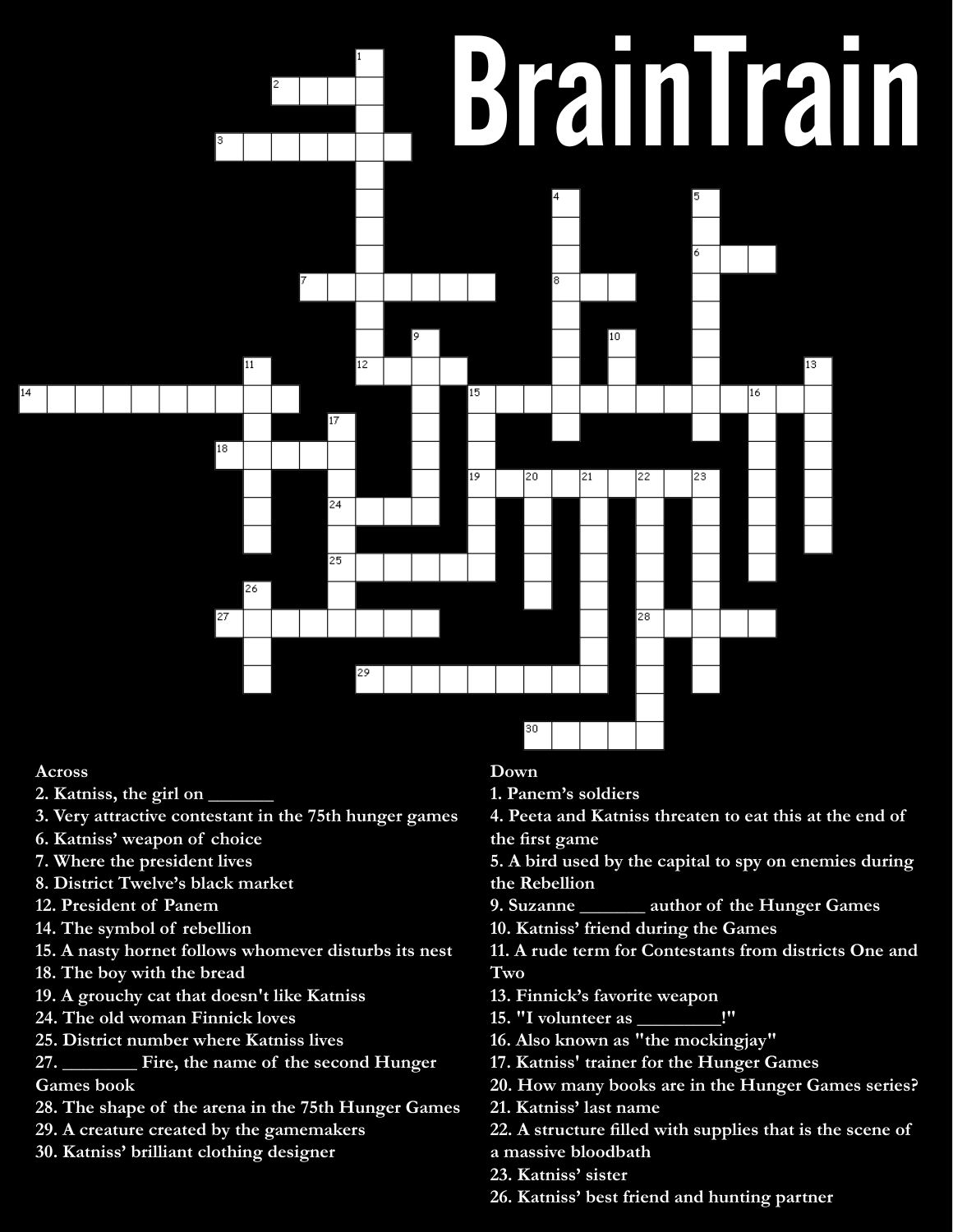# Gathering Supplies

**Get a friend and take turns drawing straight lines between any two neighboring dots to make a square. When you make a square, put your initials in it and take another turn. Each empty square is worth 1 point. A square around a bottle of water is worth 2 points; a bow and arrow is worth 3 points; a bananas is worth 4 points! Whoever ends with the most points wins!**